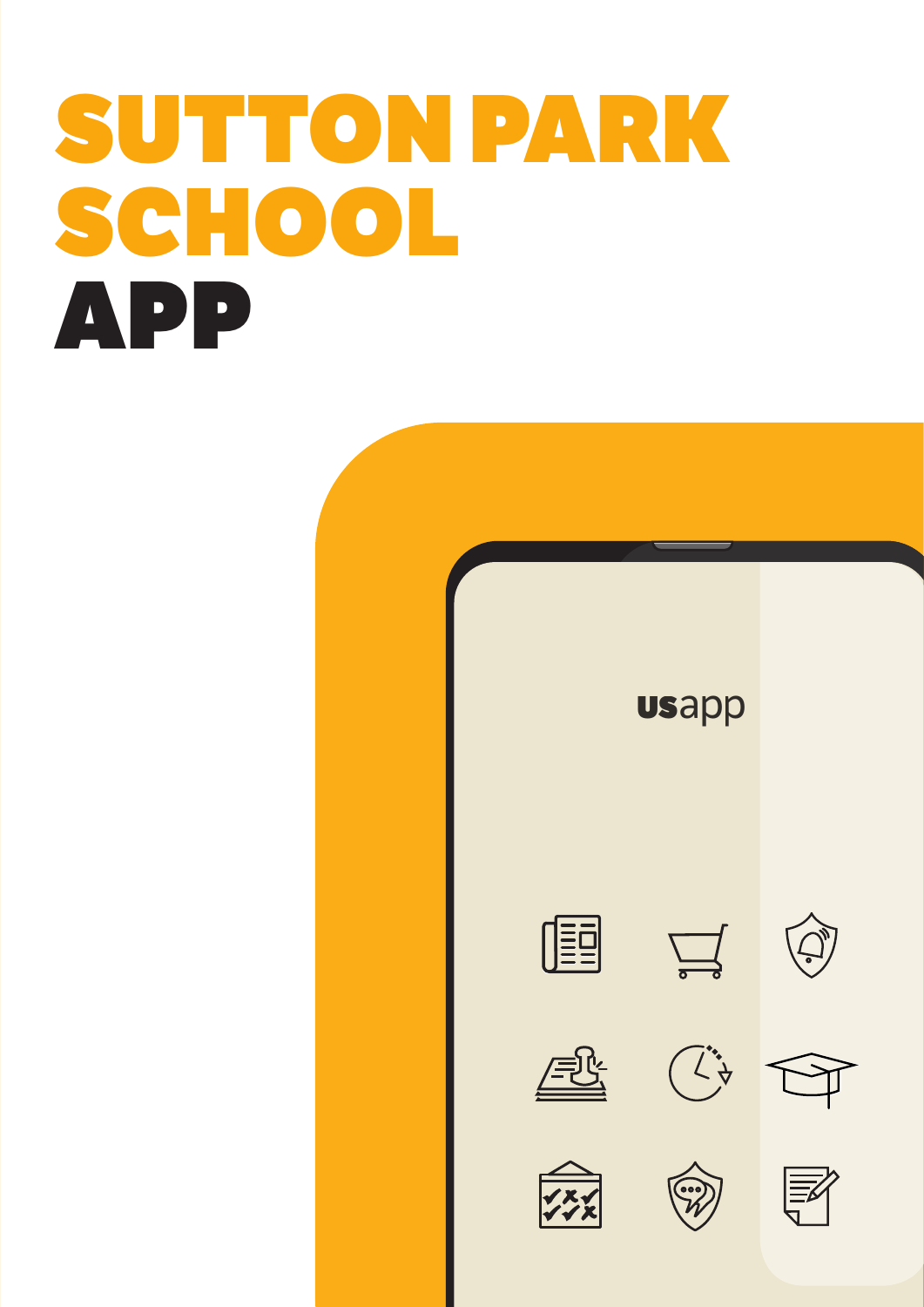## WELCOME TO OUR NEW SCHOOL APP!

The App is now the school's main communications channel and administration processing platform for parents/guardians and students. It provides a single touch point where all of the school's published news and information can be quickly and instantly accessed through your phone. Many of our traditional paper-based forms have been digitised and parents/guardians must use these forms going forward as we will no longer have the processes in place to handle paper forms. Forms include Absentee, Late Notes, Permission To Leave Early, Consent Forms and Notes from Parent. These changes will help us achieve GDPR compliance, reduce our carbon footprint, reduce costs and streamline our administration work.



#### DOWNLOAD AND REGISTER

The school requires all parents/ guardians and students to download the App and register using the same mobile number that you have supplied to the school.

#### YOUR MOBILE NUMBER

Registration for the App is driven by parent's/guardian's mobile phone numbers. It is critical that parents/guardians have supplied their current mobile number for both parents/guardians. If the school does not have a mobile number for a parent/guardian then that parent/guardian will not be able to register wth the App. If you have any doubt please contact the school office.

#### VERIFICATION

During the Registration process App users must enter a mobile number. This number is checked to the school's active parent list. Once matched, a code is sent to the phone to continue the verification process. Contact/student details are then confirmed, your email entered and verified. When verifying your email the App will send a verification link to the email address you have provided. You will need to go and click on that link to complete the verification process. If the email is not in your inbox please check spam.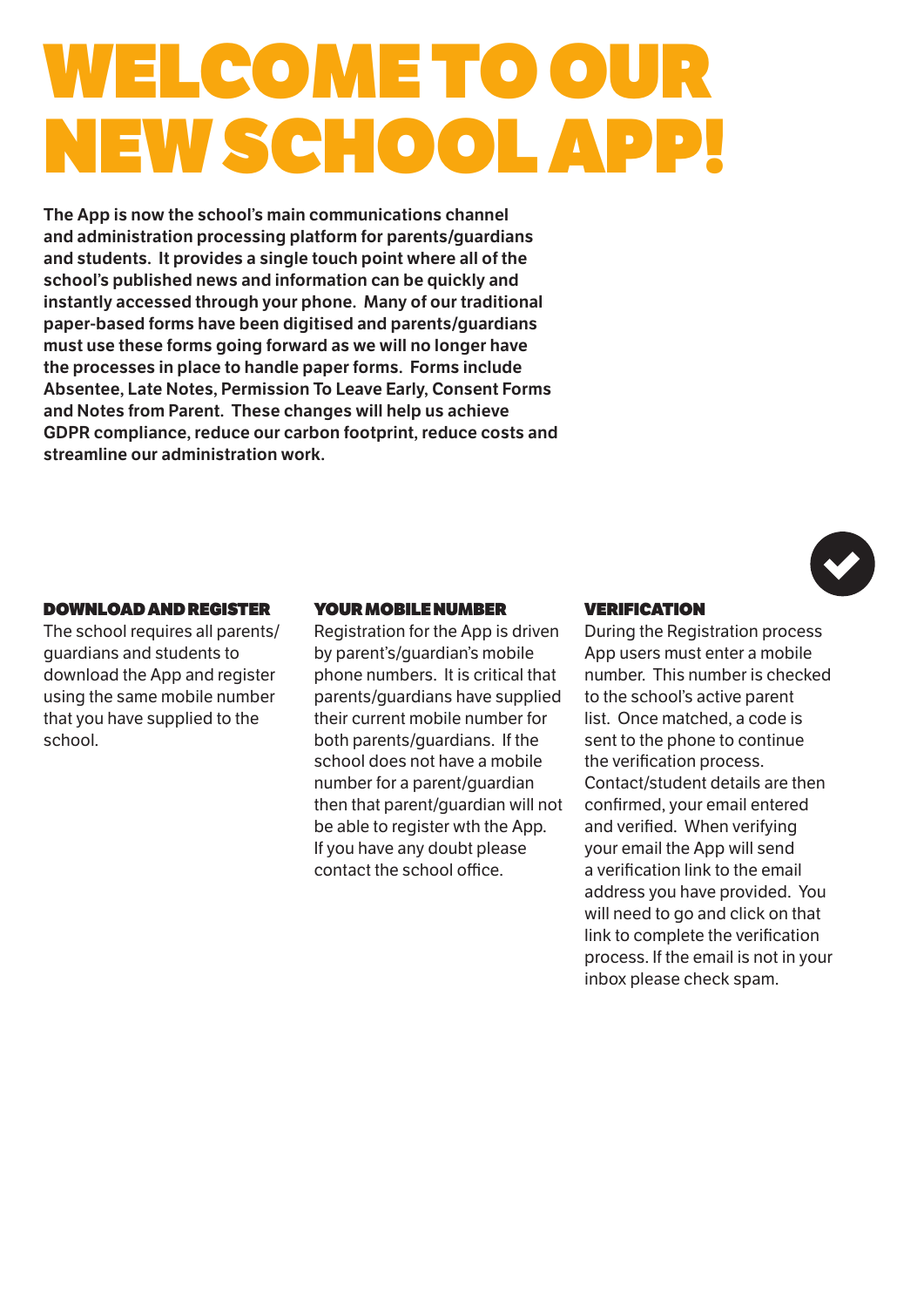## SET UP PARENT/ GUARDIAN

VERIFY

INPUT

ENTER

 $5<sup>1</sup>$ 

 $\mathbf{a}$ 

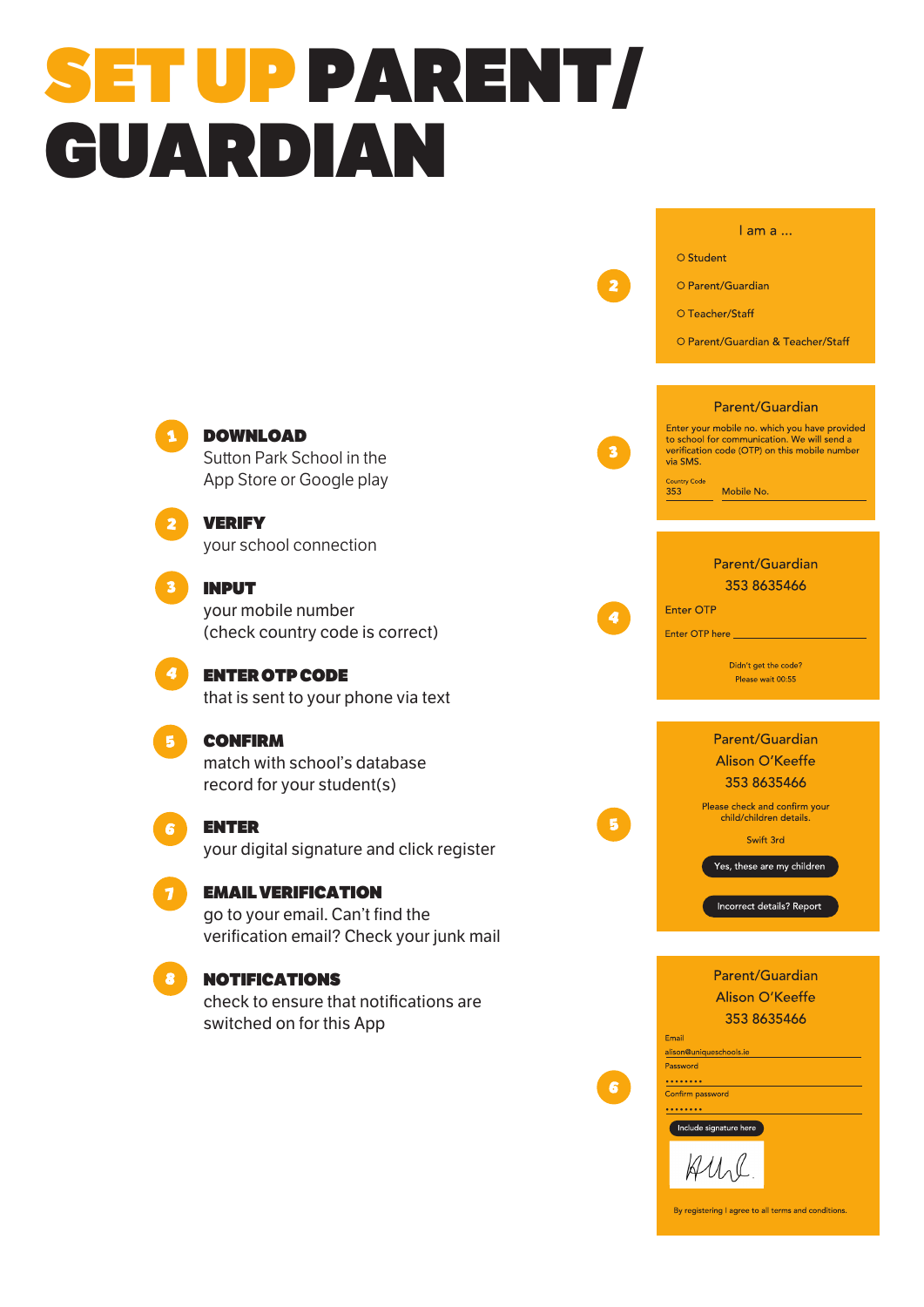### SET UP STUDENT

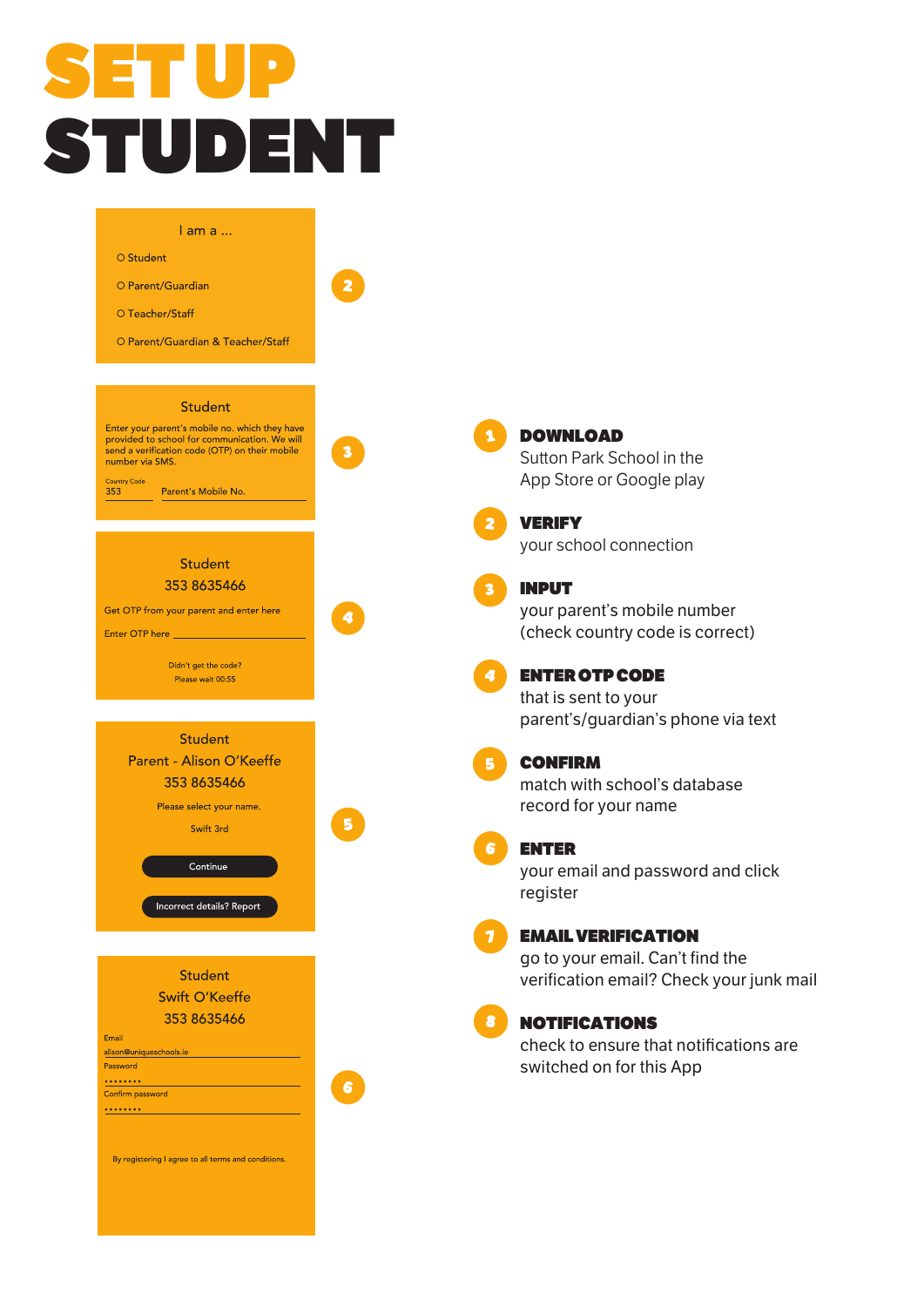# WHAT'S IN YOUR APP?



#### CORE APP FEATURES

**PHONE SCHOOL OFFICE Button at** the top of the home screen with one touch dial to the school office. NEWS AND NOTIFICATIONS Up to date news and information alerts. Older news items will remain available in the News Archive.

**MY STUDENT** Review absentee dates, save medical information and manage permissions for use of your student's image in your school promotional publications. **GALLERY** See the students in action

and catch all the excitement of student life with the images in our Gallery. CALENDAR Review all school

events in the live calendar.

**PERMISSION FORMS** Review permission forms from your school and receive notifications and reminders to complete them.

**COMPETITIONS A full listing of** national and international competitions open to students.

**SCHOOL** General school information and links to useful and relevant websites. **STUDY CENTRE** Provides a range of academic resources for students including: STUDY BUDDY Fully indexed access to all State Exam papers for both Junior and Leaving Certificates. Available through your App using your school promotional code or from studybuddy.ie from €2.

MATHS TUTORAvailable through the App at a discounted price.

CAO POINTS CALCULATOR & JUNIOR CYCLE FRAMEWORK

**LIFESTYLE** Useful information to help you lead a healthy lifestyle, including nutrition and physical and mental health, wellbeing and resilience.

ANTI-BULLYING Helpful information and advice on cyber/social media/mobile phone safety.



 $\mathbf{L}$ 

#### OPTIONAL ADD-ONS

**ABSENTEE** Report your student's absence as early as possible in a streamlined process that provides a digital record for parents/ guardians and the school.

**PERMISSION TO LEAVE EARLY** Submit and manage Permission to Leave Early requests. **LATE NOTES** Submit and manage late notes. NOTES FROM PARENT Submit general notes for the attention of the school.

**PERSONAL NOTIFICATIONS Receive** individual private notifications from the school.

**CHAT BOARDS** Teachers and coaches can set up and communicate with teams and groups in a safe and secure environment.

**SCHOOL SHOP Make payments** easily and securely.

**BOOKSTORE** Review and print booklists and order books. UNIFORM Order uniforms from the schools nominated uniform supplier. VS WARE/EPORTAL LINK Access your student(s) VSware/ePortal system. CANTEEN Full cashless canteen with preordering and purchase history.

**APP SUPPORT** Full support by emailing support@uniqueschools.ie